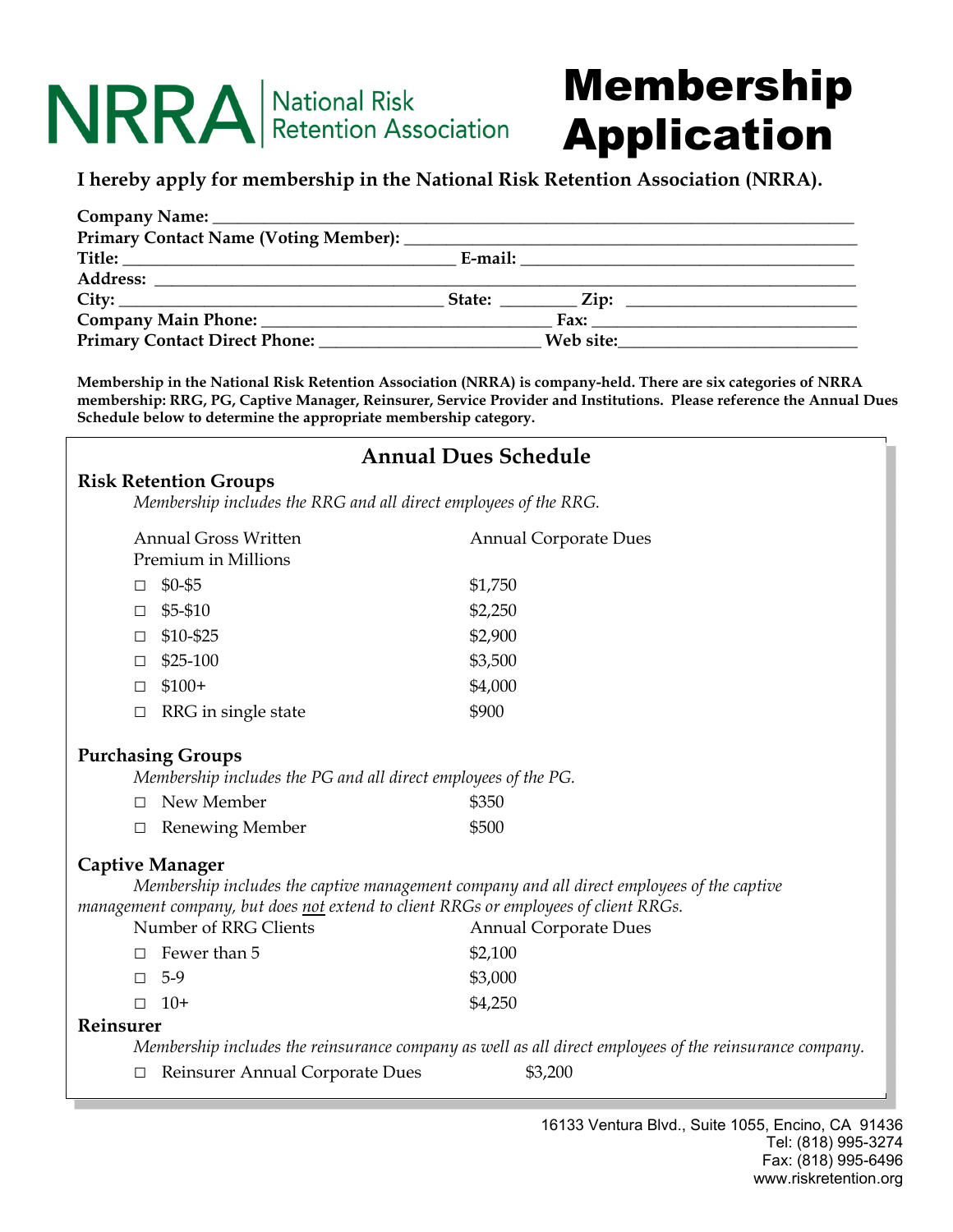

| <b>Annual Dues Schedule (Continued)</b>                                                                                                                                                                         |                                                                                                                                                       |                                                                                                                                                                                                                                                          |  |  |
|-----------------------------------------------------------------------------------------------------------------------------------------------------------------------------------------------------------------|-------------------------------------------------------------------------------------------------------------------------------------------------------|----------------------------------------------------------------------------------------------------------------------------------------------------------------------------------------------------------------------------------------------------------|--|--|
| <b>Service Provider</b> (Other than Captive Managers or Reinsurers - see above categories)<br>Membership includes the service provider company as well as all direct employees of the service provider company. |                                                                                                                                                       |                                                                                                                                                                                                                                                          |  |  |
| □                                                                                                                                                                                                               | Service Provider Annual Corporate Dues                                                                                                                | \$2,100                                                                                                                                                                                                                                                  |  |  |
| $\Box$                                                                                                                                                                                                          | <b>Agents and Brokers</b>                                                                                                                             | \$2,100                                                                                                                                                                                                                                                  |  |  |
| $\Box$                                                                                                                                                                                                          | Self-Insured Group                                                                                                                                    | \$2,100                                                                                                                                                                                                                                                  |  |  |
| $\Box$                                                                                                                                                                                                          | <b>Financial Institutions (Banks)</b>                                                                                                                 | \$2,100                                                                                                                                                                                                                                                  |  |  |
|                                                                                                                                                                                                                 | Educational Institutions - Colleges (Other than CRISP schools)<br>Membership includes qualified students and all direct employees of the institution. |                                                                                                                                                                                                                                                          |  |  |
| $\Box$                                                                                                                                                                                                          | Educational Institution - College                                                                                                                     | \$1,000                                                                                                                                                                                                                                                  |  |  |
| $\Box$                                                                                                                                                                                                          | Participating CRISP Program School*                                                                                                                   | Free**                                                                                                                                                                                                                                                   |  |  |
| $\Box$                                                                                                                                                                                                          | Young Alumni (Up to age 30)                                                                                                                           | $$250$ **                                                                                                                                                                                                                                                |  |  |
| RRG/PG:                                                                                                                                                                                                         |                                                                                                                                                       | What is your total Annual Gross Written Premium? _______________________________<br>Who/what industry does your RRG/PG represent?___________________________________<br>Single State RRG - what state do you operate in? _______________________________ |  |  |
|                                                                                                                                                                                                                 | <b>Captive Manager:</b>                                                                                                                               | How many RRG Clients does your company represent?________________________________                                                                                                                                                                        |  |  |
|                                                                                                                                                                                                                 | <b>Service Provider:</b>                                                                                                                              |                                                                                                                                                                                                                                                          |  |  |
|                                                                                                                                                                                                                 | <b>Educational Institutions:</b><br>Describe your insurance industry curricula (e.g., actuarial sciences, risk management,                            |                                                                                                                                                                                                                                                          |  |  |
|                                                                                                                                                                                                                 |                                                                                                                                                       |                                                                                                                                                                                                                                                          |  |  |
|                                                                                                                                                                                                                 | *Collegiate Research Insurance Shadow Program                                                                                                         |                                                                                                                                                                                                                                                          |  |  |

2

**\*\***Must be approved in advance by Executive Office.